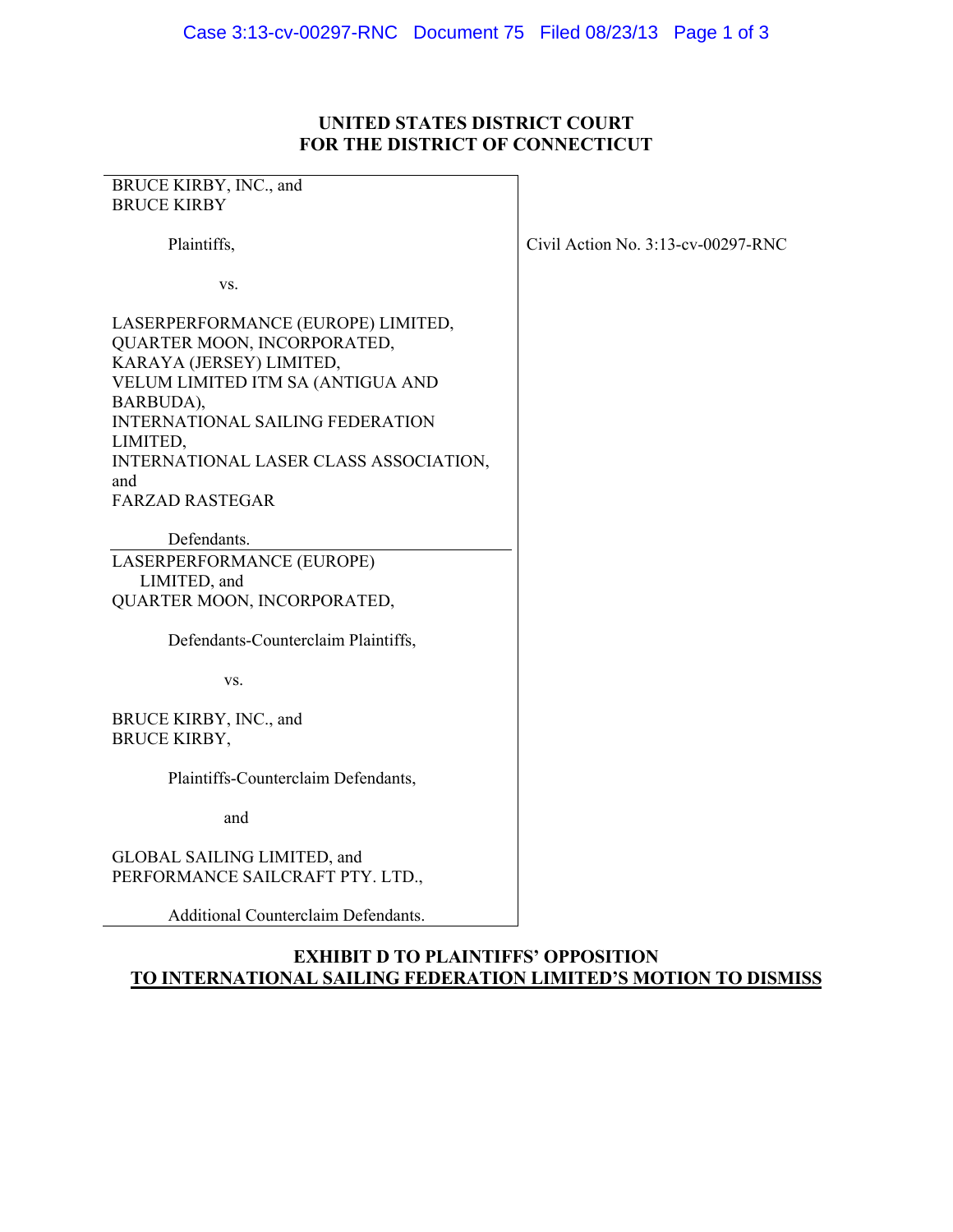25 March 2013

Mr Jeff Martin Executive Secretary International Lass Class Association

Sent by email only: jcm@laserinternational.org

Dear Jeff

## Supply of ISAF Plaques to LaserPerformance (Europe) Limited and Quarter Moon Inc.

As discussed with Jason Smithwick earlier today, ISAF requests that ILCA cease to issue ISAF plaques to LaserPerformance (Europe) Limited and Quarter Moon Inc. (the "Builders") with immediate effect.

The reason for this decision is that ISAF has concluded, based on the correspondence and court papers received from Bruce Kirby's attorneys, that the Builders are no longer licensed by Bruce Kirby and/or Bruce Kirby Inc. to build the Laser class boat (as required by the 1983 ISAF Agreement and our 1992 Plaque Agreement). I attach a copy of the letter received on 22 March from Mr Kirby's attorneys confirming that the licences have been terminated and the grounds of termination.

I should be grateful if you could acknowledge receipt of this letter.

Yours sincerely

Jon Napier In-House Counsel

For and on behalf of the International Sailing Federation



Tel +44 (0)23 80 635111 Fax +44 (0)23 80 635789 Email secretariat@isaf.co.uk

UK